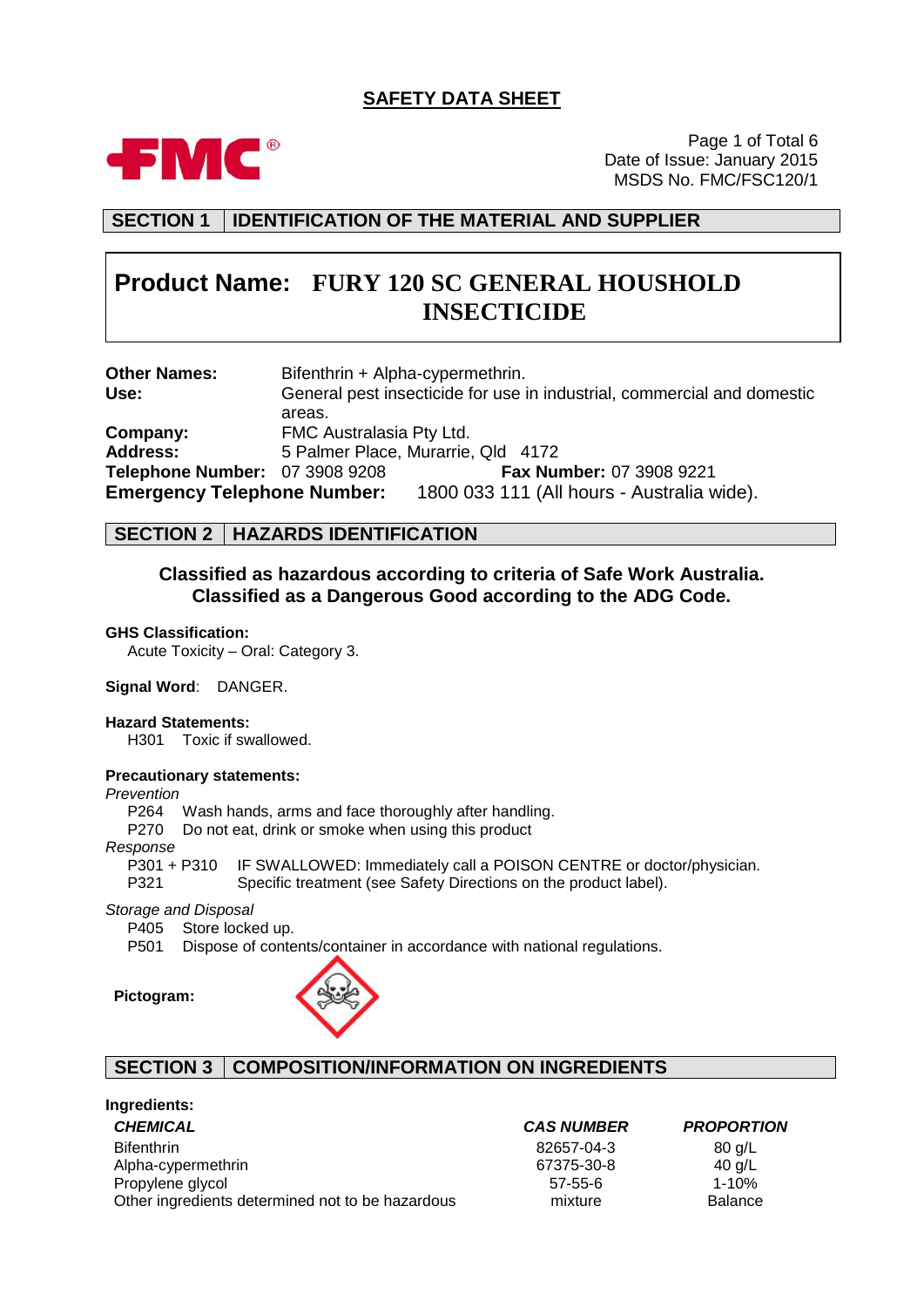# **SECTION 4 FIRST AID MEASURES**

### **FIRST AID**

- **Swallowed:** If poisoning occurs, contact a doctor or Poisons Information Centre. Phone Australia 13 11 26. If swallowed, do not induce vomiting. Give a glass of water.
- **Eye:** If in eyes, hold eyes open and flush with water until chemical is removed. If irritation occurs and persists, obtain medical attention.
- **Skin:** If on skin immediately wash with plenty of soap and water. Remove contaminated clothing. If irritation occurs and persists see a doctor. Launder contaminated clothing before re-use.
- **Inhaled:** Remove patient to fresh air. If breathing discomfort occurs, obtain medical attention.

**Advice to Doctors:** This product has a moderate to high acute oral toxicity and low dermal and inhalation toxicity. It is not irritating to the eyes and skin, and non-sensitizing to the skin. Treatment is controlled removal of exposure followed by symptomatic and supportive care.

# **SECTION 5 FIRE FIGHTING MEASURES**

**Specific Hazard:** Considered low risk due to water content, however upon evaporation of water the product is combustible. Low risk of explosion if involved in a fire.

**Extinguishing media:** Extinguish fire using media suited to burning material. If containers are ruptured contain all runoff. Preferred extinguishing media: alcohol resistant foam, CO<sub>2</sub> or dry chemical. Soft stream water fog if no alternatives. DO NOT use water jet. Contain all runoff.

**Hazards from combustion products:** Product is likely to decompose after heating to dryness and continued strong heating and will emit toxic fumes.

**Precautions for fire-fighters and special protective equipment:** Isolate fire area. Evacuate downwind. Wear full protective clothing and self-contained breathing apparatus. Do not breathe or contact smoke, gases or vapours generated.

# **SECTION 6 ACCIDENTIAL RELEASE MEASURES**

**Emergency procedures:** Isolate and post spill area. Keep out unprotected persons and animals. Wear cotton overalls buttoned to the neck and wrist (or equivalent clothing), and elbow length chemical resistant gloves. Large spills should be dyked or covered to prevent dispersal. Vacuum shovel or pump spilled material into an approved container and dispose of as listed in section 13.

In the case of spillage, stop leak if safe to do so, and contain spill. Absorb spilled material with absorbent material such as sand, clay or cat litter and dispose of waste as indicated in section 13 or according to the Australian Standard 2507 - Storage and Handling of Pesticides. Wear prescribed protective clothing and equipment. Keep out animals and unprotected persons.

**Material and methods for containment and cleanup procedures:** To clean spill area, tools and equipment, wash with a solution of soap, water and acetic acid/vinegar. Follow this with a neutralisation step of washing the area with a bleach or caustic soda ash solution. Finally, wash with a strong soap and water solution. Absorb, as above, any excess liquid and add both solutions to the drums of waste already collected.

# **SECTION 7 HANDLING AND STORAGE**

**Precautions for Safe Handling:** Ensure containers are kept closed until using product. Poisonous if swallowed. Avoid contact with skin. When opening the container, preparing spray and using the prepared spray, wear cotton overalls buttoned to the neck and wrist (or equivalent clothing), and elbow length chemical resistant gloves. In addition, if applying by low pressure hand wand, wear cotton overalls over normal clothing, buttoned to the neck and wrist and a washable hat, chemical resistant gloves and a half face piece respirator with organic vapour/gas cartridge or canister. Wash hands after use. After each day's use, wash gloves, respirator and if rubber wash with detergent and warm water, and contaminated clothing.

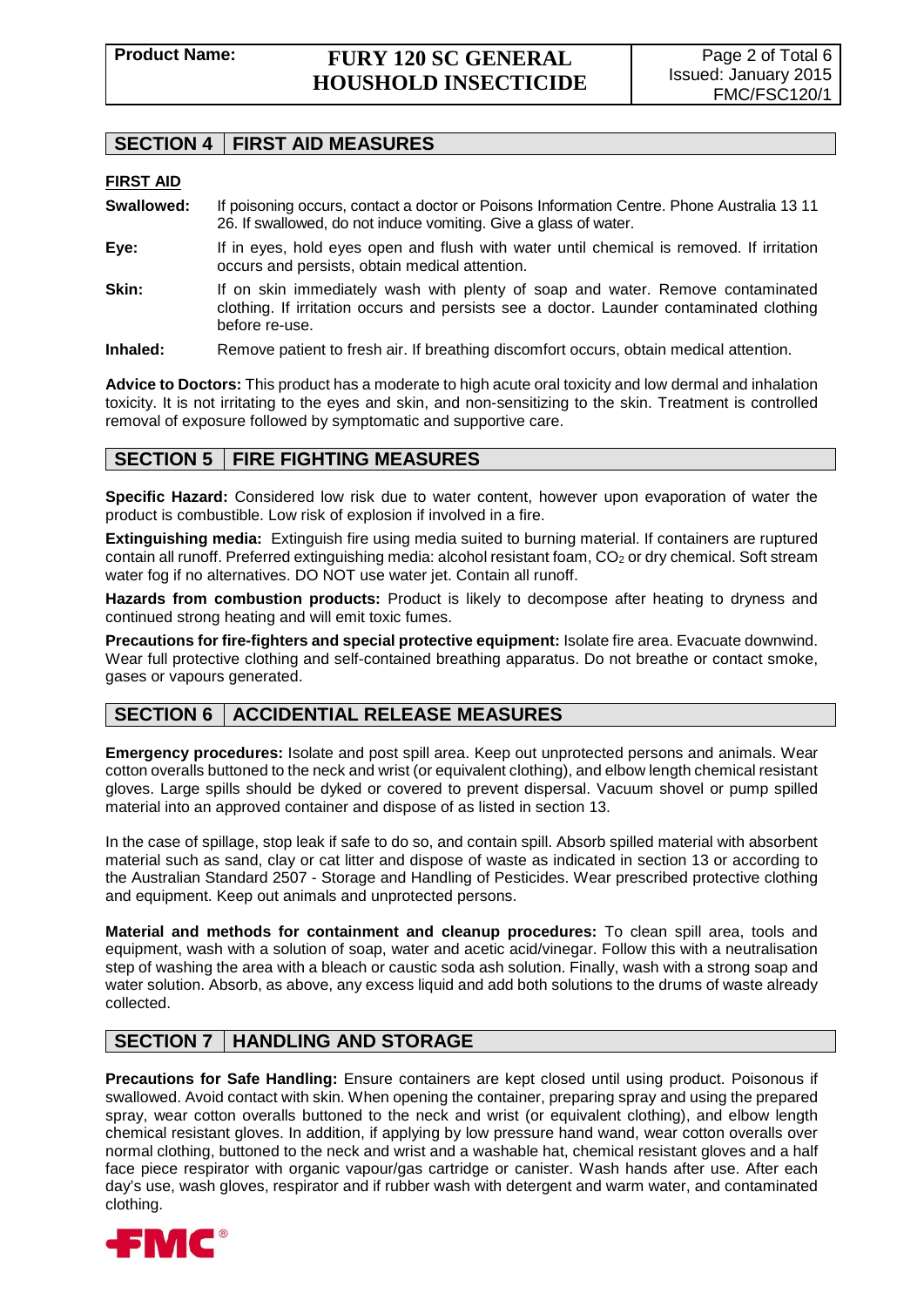# **Product Name: FURY 120 SC GENERAL HOUSHOLD INSECTICIDE**

# **SECTION 7 HANDLING AND STORAGE** (Continued)

**Conditions for Safe Storage:** This product should be stored as a Dangerous Good of Class 6. DO NOT store near (or allow to contact) fertilizers, fungicides or pesticides. Store in closed original containers, in a cool, well ventilated area away from children, animals, food and feedstuffs. Do not store for prolonged periods in direct sunlight. This product is a Schedule 6 Poison (S6) and must be stored, transported and sold in accordance with the relevant Health Department regulations.

# **SECTION 8 EXPOSURE CONTROLS / PERSONAL PROTECTION**

### **National Exposure Standards:**

Exposure guidelines have not been established for this product by Safe Work Australia, however an ingredient (propylene glycol) in this product has the following exposure guideline.

| <b>Atmospheric Contaminant</b>             | <b>Exposure Standard (TWA)</b>  | STEL (mg/m <sup>3)</sup> |
|--------------------------------------------|---------------------------------|--------------------------|
| Propylene glycol (Vapour and Particulates) | 474 mg/m <sup>3</sup> (150 ppm) |                          |
| $\mathbf{T}$ $\mathbf{M}$                  | $\cap$ Tru $\cap$               |                          |

TWA = Time-weight Average STEL = Short term Exposure Limit

#### **Biological Limit Values:**

No biological limit allocated.

#### **Engineering controls:**

Use in well ventilated area only. Ventilate all transport vehicles prior to unloading. Keep containers closed when not in use.

#### **Personal Protective equipment (PPE):**

General: When opening the container, preparing spray and using the prepared spray, wear cotton overalls buttoned to the neck and wrist (or equivalent clothing), and elbow length chemical resistant gloves. In addition, if applying by low pressure hand wand, wear cotton overalls over normal clothing, buttoned to the neck and wrist and a washable hat, chemical resistant gloves and a half face piece respirator with organic vapour/gas cartridge or canister. Wash hands after use. After each day's use, wash gloves, respirator and if rubber wash with detergent and warm water, and contaminated clothing.

Personal Hygiene: Poisonous if swallowed. Avoid contact with skin. Clean water should be available for washing in case of eye or skin contamination. Wash skin before eating, drinking or smoking. Shower at the end of the workday.

# **SECTION 9 PHYSICAL AND CHEMICAL PROPERTIES**

| Appearance:                 | Off white liquid suspension.         |
|-----------------------------|--------------------------------------|
| Odour:                      | Mild odour.                          |
| <b>Boiling point:</b>       | Not available.                       |
| <b>Freezing point:</b>      | Not available.                       |
| <b>Specific Gravity:</b>    | 1.0 $g/mL$ .                         |
| pH:                         | $4 - 6.$                             |
| <b>Solubility in Water:</b> | Product emulsifies in water.         |
| Flammability:               | Not flammable.                       |
| Flashpoint (°C):            | Not flammable.                       |
| Flammability Limits (%):    | Not established.                     |
| <b>Poisons Schedule:</b>    | Product is a schedule 6 (S6) poison. |

# **SECTION 10 STABILITY AND REACTIVITY**

**Chemical Stability:** Product is considered stable in ambient conditions for a period of at least 2 years after manufacture.

**Conditions to avoid:** Do not store for prolonged periods in direct sunlight.

**Incompatible materials:** Can react with strong oxidising agents and acids.

**Hazardous decomposition products:** Product is likely to decompose after heating to dryness and continued strong heating and will emit toxic fumes.

**Hazardous reactions:** Will not polymerise.

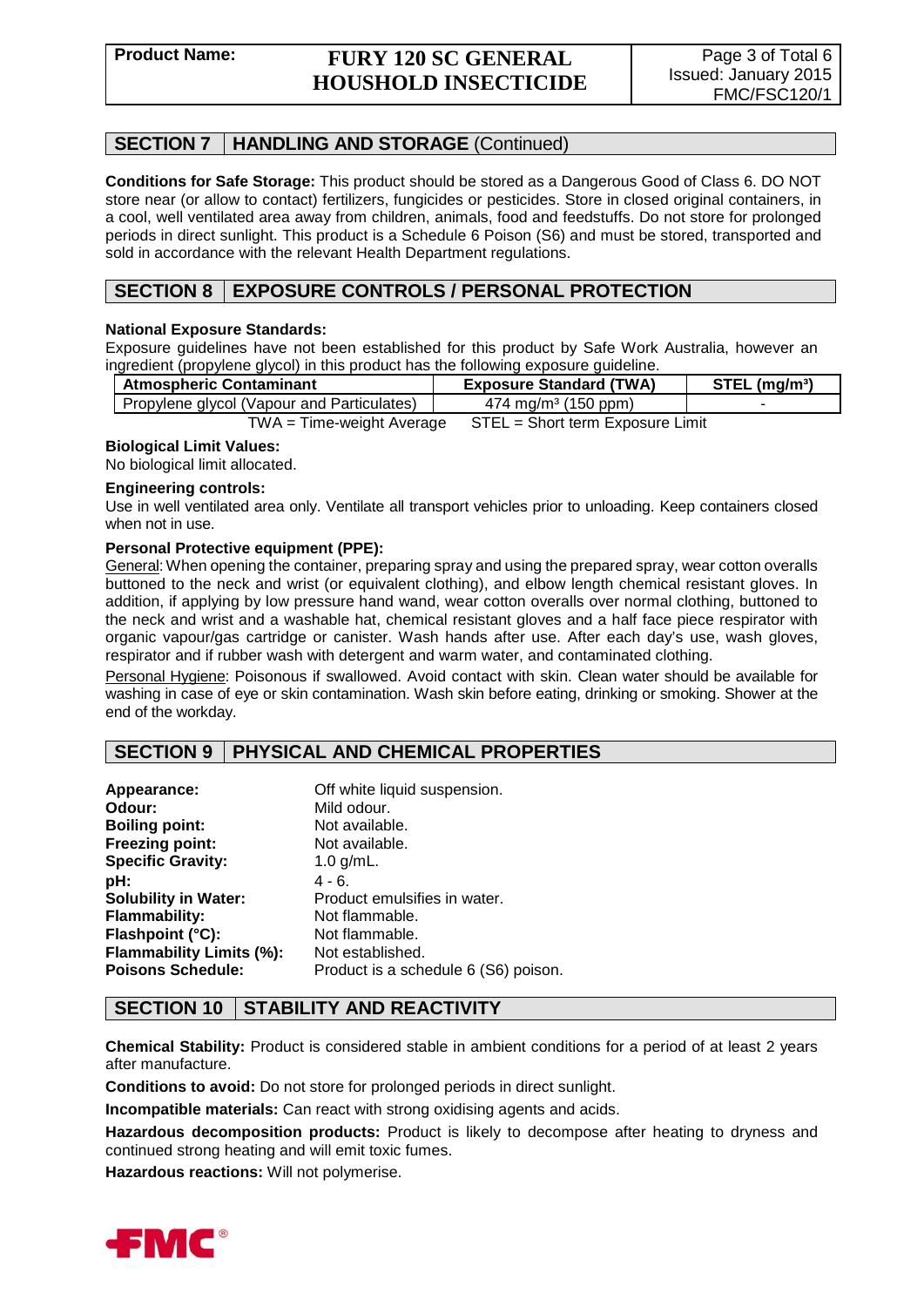# **SECTION 11 TOXICOLOGICAL INFORMATION**

#### *Potential Health Effects:*

No specific data is available for this product as no toxicity tests have been conducted on this product. Information presented is our best judgement based on similar products and/or individual components. As with all products for which limited data is available, caution must be exercised through the use of protective equipment and handling procedures to minimise exposure.

#### **Acute**

**Swallowed:** This product is toxic if swallowed; the acute oral  $LD_{50}$  (rat)  $> 50 - < 300$  mg/kg.

- **Eye:** Not irritating to the eyes.
- **Skin:** This product has a low dermal toxicity. The dermal  $LD_{50}$  in the rabbit is  $>$  2000 mg/kg. It is non irritating and non-sensitising to the skin.
- **Inhaled:** Low inhalation toxicity. Acute inhalation LC<sub>50</sub> > 1.02 mg/L/4 hrs (Similar product), which was the highest attainable concentration.

**Chronic:** No data is available for the formulation. In studies with laboratory animals, bifenthrin and alphacypermethrin did not cause reproductive toxicity, teratogenicity, or carcinogenicity. An overall absence of genotoxicity has been demonstrated in tests of mutagenicity, DNA damage and chromosome aberrations.

# **SECTION 12 ECOLOGICAL INFORMATION**

Environmental toxicity data are based on the active constituents, bifenthrin and alpha-cypermethrin. The physical and environmental properties as well as the environmental toxicology of Alpha-cypermethrin are similar to cypermethrin. Unless indicated the information below pertains to cypermethrin.

**Environmental Toxicology:** Bifenthrin, is highly toxic to fish and aquatic arthropods with LC<sub>50</sub> values ranging from 0.0038 µg/L to 17.8 µg/L. In general, the aquatic arthropods are the most sensitive species. Care should be taken to avoid contamination of the aquatic environment. Bifenthrin had no effect on molluscs at its limit of water solubility. Bifenthrin is only slightly toxic to both waterfowl and upland game birds with  $LC_{50}$  values range from 1800 mg/kg to > 2,150 mg/kg. Do not contaminate sewers, drains, dams, creeks or any other waterways with product or the used container.

Cypermethrin is rapidly degraded in soil with a half-life of 2 to 4 weeks. It is readily hydrolysed under basic conditions (pH=9), but under acid or neutral conditions, hydrolysis half-life can be 20 to 29 days. Cypermethrin has a high affinity for organic matter and a Log  $P_{ow}$  of 5.0; yet because of the ease with which the material undergoes degradation, it has a very low potential for bioaccumulation and is not mobile in soil.

**Environmental Properties:** Bifenthrin, degrades at a moderate rate in agricultural soils (t½ = 50 to 205 days), and more rapidly on the surface of bare soils ( $t\frac{1}{2}$  = 7 to 62 days). Bifenthrin is tightly bound in most soils and has extremely low water solubility.

Alpha-cypermethrin is considered highly toxic to fish and aquatic arthropods and has LC<sub>50</sub> values which range from 0.93 µg/L to 2.8 µg/L. Care should be taken to avoid contamination of the aquatic environment. Cypermethrin is slightly toxic to birds and oral  $LD_{50}$  values are greater than 10,248 mg/kg. Do not contaminate sewers, drains, dams, creeks or any other waterways with product or the used container.

# **SECTION 13 DISPOSAL CONSIDERATIONS**

**Spills & Disposal:** In the case of spillage, contain and absorb spilled material with absorbent material such as sand, clay or cat litter and dispose of waste as indicated below or according to the Australian Standard 2507 - Storage and Handling of Pesticides. Wear prescribed protective clothing and equipment. Keep out animals and unprotected persons. Keep material out of streams and sewers.

Vacuum, shovel or pump waste into an approved drum. Dispose of drummed wastes, including decontamination solution, in accordance with the requirements of Local or State Waste Management Authorities.

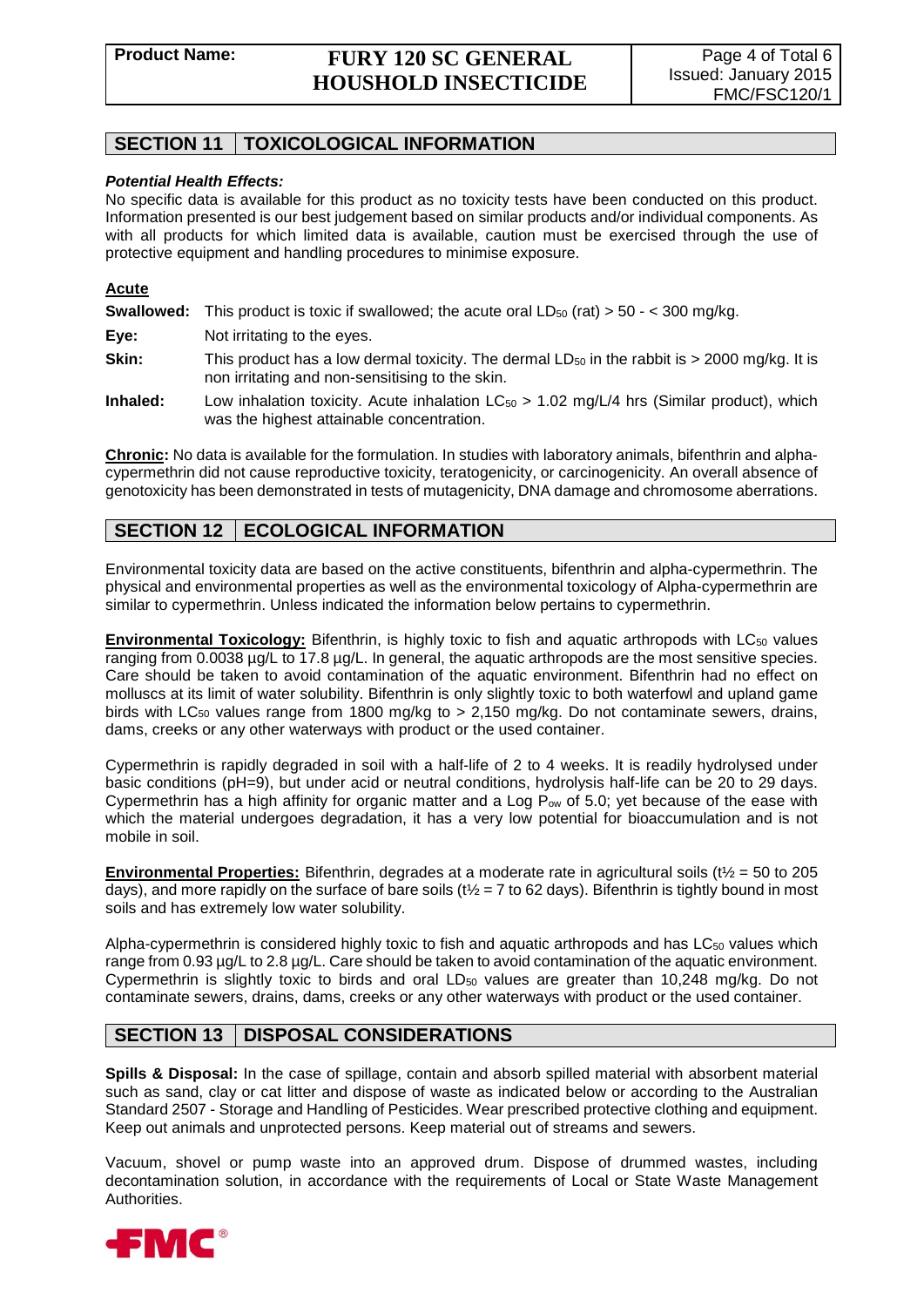# **Product Name: FURY 120 SC GENERAL HOUSHOLD INSECTICIDE**

# **SECTION 13 DISPOSAL CONSIDERATIONS** (Continued)

*Dangerous to Fish*: Do NOT allow spilled product or wash solution to enter sewers, drains, dams, creeks or any other waterways.

**Disposal of empty, non-returnable containers:** Triple or preferably pressure rinse containers before disposal. Add rinsings to spray tank. Do not dispose of undiluted chemicals on-site. If recycling, replace cap and return containers to recycler or designated collection point. If not recycling, break, crush or puncture and bury empty containers in a local authority landfill. If recycling, replace cap and return clean containers to recycler or designated collection point. If not recycling, break, crush or puncture and bury empty containers in a local authority landfill. If no landfill is available, bury the container below 500 mm in a disposal pit specifically marked and set up for this purpose clear of waterways, desirable vegetation and tree roots, in compliance with relevant Local, State or Territory government regulations. Empty containers and product should not be burnt. Do not re-use empty containers.

# **SECTION 14 TRANSPORT INFORMATION**

**Transport:** This product is classified as a Dangerous Good. UN 3352 PYRETHROID PESTICIDE, LIQUID, TOXIC. Class 6.1, Hazchem 2X. Packaging Group III. Hazard Identification Number (HIN) 66.

# **SECTION 15 REGULATORY INFORMATION**

Classified as a hazardous substance according to criteria of Safe Work Australia. (T).

Under the Standard for Uniform Scheduling of Medicines and Poisons (SUSMP), this product is a schedule 6 poison.

This product is registered under the Agricultural and Veterinary Chemicals Code Act 1994. Product Registration No. 69934.

Product is classified as a Dangerous Good according to the ADG Code (7th Ed) and the International Maritime Dangerous Goods (IMDG) Code and the International Air Transport Association (IATA). *Requirements concerning special training:*

Check State or Territory regulations that require people who use pesticides in their job or business to have training in the application of the materials.

# **SECTION 16 | OTHER INFORMATION**

Issue Date: 9 January 2015. Valid for 5 years. (Included APVMA registration).

Key to abbreviations and acronyms used in this SDS:

| ADG Code:       | Australian Dangerous Goods Code (for the transport of dangerous goods by Road and                                                                                                      |
|-----------------|----------------------------------------------------------------------------------------------------------------------------------------------------------------------------------------|
|                 | Rail).                                                                                                                                                                                 |
| Ataxia:         | Inability to control the coordinate movements of the muscles.                                                                                                                          |
| Bradycardia:    | Is a resting heart rate of under 60 beats per minute (adults).                                                                                                                         |
| Carcinogen:     | An agent which is responsible for the formation of a cancer.                                                                                                                           |
| Clonic:         | An abnormality in neuromuscular activity characterized by rapidly alternating muscular<br>contraction and relaxation.                                                                  |
| Genotoxic:      | Capable of causing damage to genetic material, such as DNA.                                                                                                                            |
| Haematopoietic: | Pertaining to the formation of blood or blood cells.                                                                                                                                   |
| Lavage:         | The irrigation or washing out of an organ, as of the stomach or bowel.                                                                                                                 |
| Mutagen:        | An agent capable of producing a mutation.                                                                                                                                              |
| Oedema:         | Accumulation of fluid in tissues.                                                                                                                                                      |
| NOHSC:          | National Occupational Health and Safety Commission.                                                                                                                                    |
| Teratogen:      | An agent capable of causing abnormalities in a developing foetus.                                                                                                                      |
|                 | Safe Work Australia: Formally known as Australian Safety & Compensation Council (ASCC) which was<br>formally known as the National Occupational Health & Safety Commission<br>(NOHSC). |